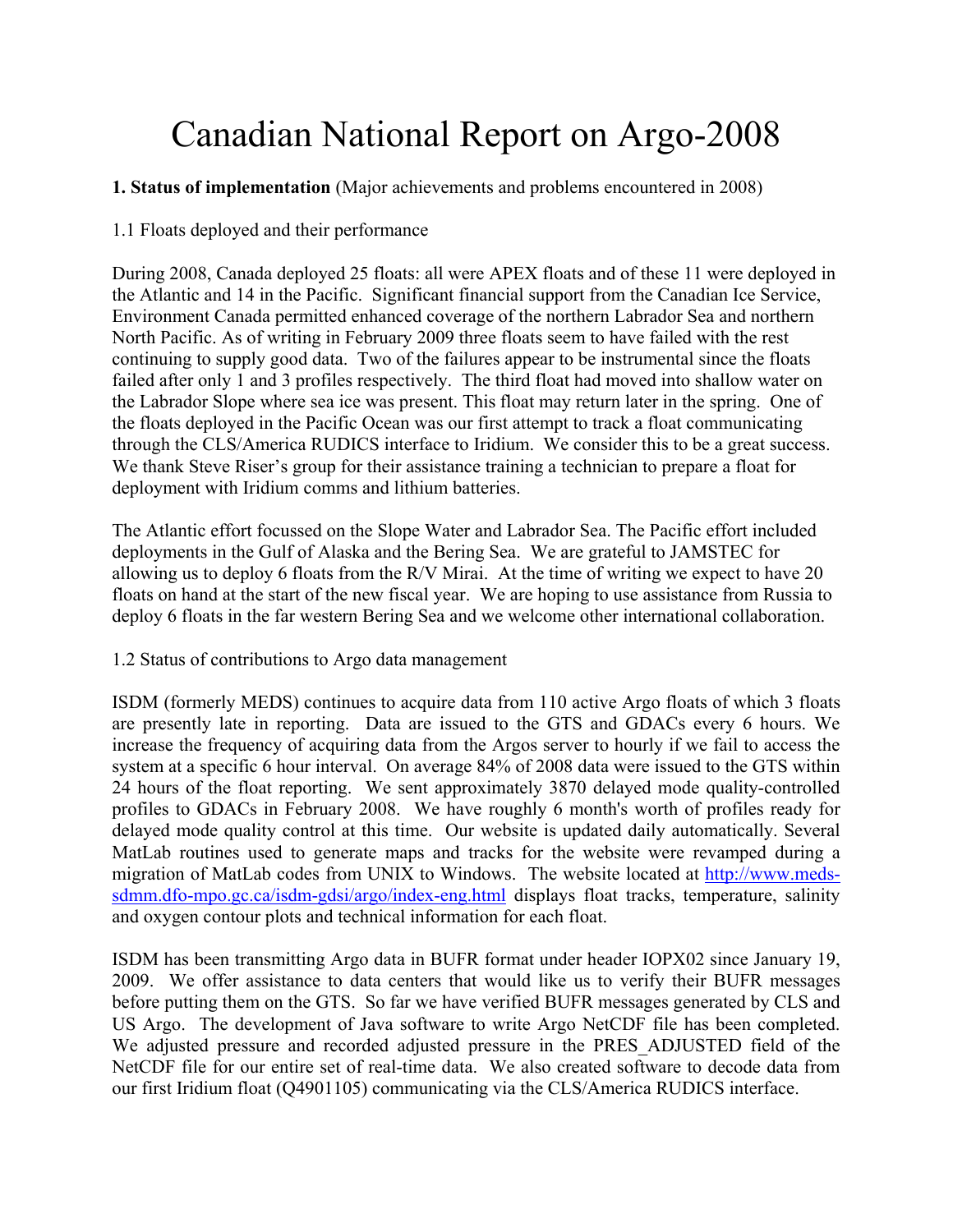The next Argo development activity for ISDM is to set up a process to receive Argo BUFR messages and detect time delays and discrepancies between Argo messages transmitted in BUFR and TESAC format. We also need to develop a decoding program for newly- purchased APEX floats with APF9 controllers.

#### **2. Present level of, and future prospects for, national funding for Argo including a summary of the level of human resources devoted to Argo.**

During 2008 the Canadian Argo program was primarily funded as a research effort. It has been our early intention to move funding to a more routine or operational basis but that has not yet occurred. We are continuing to pursue this. The funding in 2008 including the much appreciated contribution from the Canadian Ice Service was adequate to maintain and slightly enhance the Canadian contribution to the international effort.

Funds to purchase floats typically appear very late in our fiscal year and at the moment we know we will have 28 floats available for launch starting March  $31<sup>st</sup>$ , 2009.

# **3. Summary of deployment plans (levels of commitment, areas of float deployment) and other commitments to Argo (data management) for the coming year (and beyond where possible).**

Detailed deployment plans are not yet known as it was only very recently that it became known how many floats we would have on hand. We expect to deploy 14 floats in each of the Atlantic and Pacific sectors with deployments biased towards the far northern regions of both oceans, with most going into the Bering and Labrador Seas. We are hoping to collaborate with Russia to achieve the deployments in the far western Bering Sea.

# **4. Issues that Canada wishes to be considered and resolved by AST regarding the international operation of Argo.**

The delivery of delayed mode, quality controlled Argo data to GDACs has improved significantly in the past 12 months. Despite this, we believe that there is still some room for improvement in the timely delivery of delayed mode data.

We are very keen to see a permanent Argo program office established and wish to encourage the Argo Executive and IAST to make this happen. We believe that the ATC (Argo Technical Coordinator) and AD (Argo Director) positions should be co-located. We note that JCOMM is working to provide an Observing Programme Support Centre. This may be a suitable location as operations will be run in concert with other ocean observation programs.

As noted above, our current funding is still without long-term stability. We feel that it may be useful to hold an Argo Steering Team meeting some time in the foreseeable future in Canada. Specifically, we offer to host the AST-11 meeting at the Bedford Institute of Oceanography in Dartmouth, Nova Scotia.